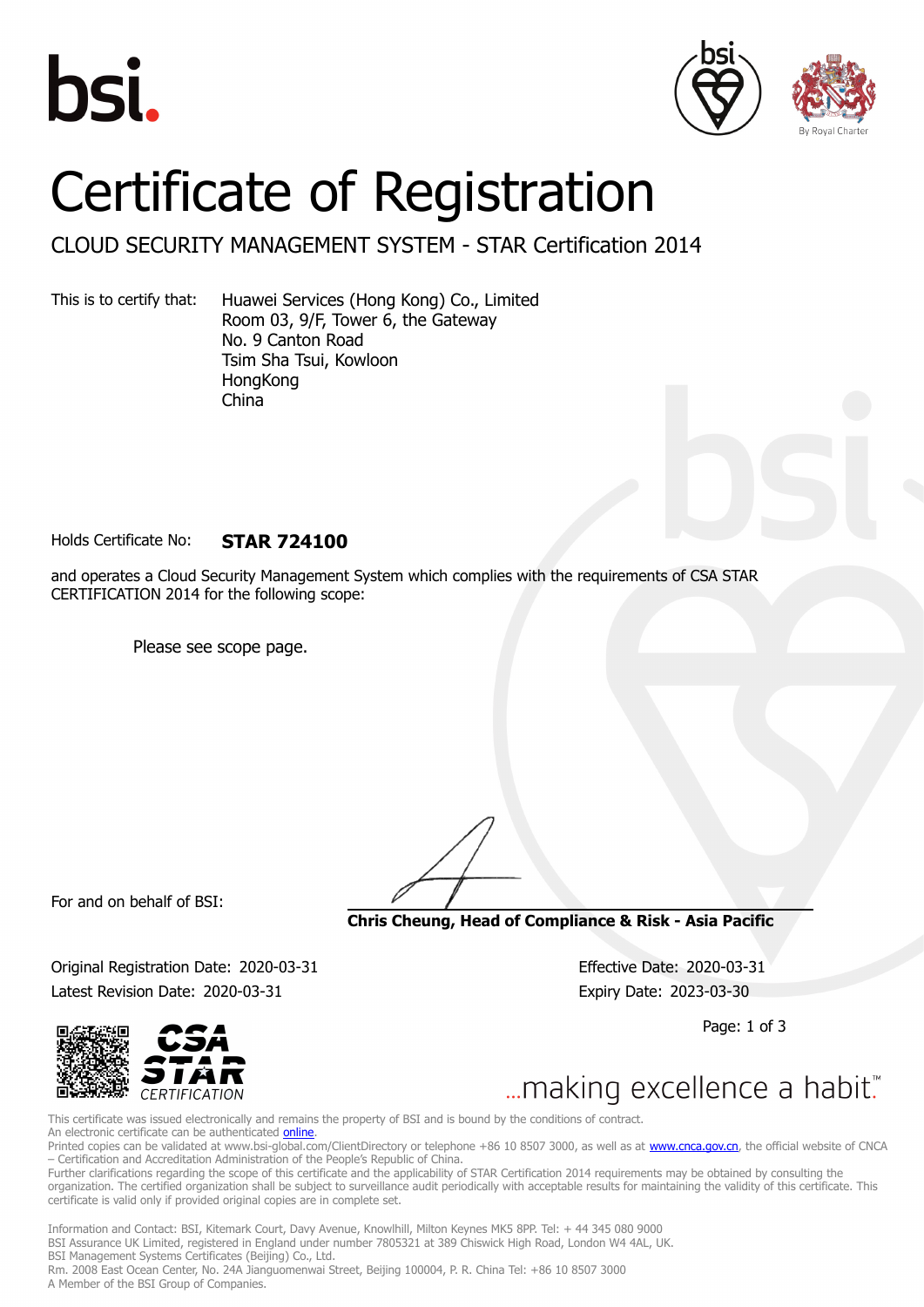Certificate No: **STAR 724100**

## Registered Scope:

The provision of business operation and maintenance services of Huawei Mobile Services in Asia(exclude Japan, Korea, China Domestic areas), Africa, Latin America and Russia areas, including: HUAWEI AppGallery, HUAWEI WALLET, HUAWEI BROWSER, HUAWEI ASSISTANT, and HUAWEI ADS. The provision of business operation and maintenance services of Huawei Mobile Services in Asia(exclude Japan, Korea, China Domestic areas), Africa and Latin America areas, including: HUAWEI ID, HUAWEI MOBILE CLOUD, HUAWEI AppGallery Connect, HUAWEI THEMES, HUAWEI APPADVISOR, HUAWEI IAP, and HUAWEI HEALTH. The provision of business operation services of HMS CORE in Asia(exclude Japan, Korea, China Domestic areas), Africa and Latin America areas. In association with ISO27001:2013 certificate IS 724096.

Original Registration Date: 2020-03-31 Effective Date: 2020-03-31 Latest Revision Date: 2020-03-31 Expiry Date: 2023-03-30

Page: 2 of 3

This certificate was issued electronically and remains the property of BSI and is bound by the conditions of contract. An electronic certificate can be authenticated *[online](https://pgplus.bsigroup.com/CertificateValidation/CertificateValidator.aspx?CertificateNumber=STAR+724100&ReIssueDate=31%2f03%2f2020&Template=cnen)*.

Printed copies can be validated at www.bsi-global.com/ClientDirectory or telephone +86 10 8507 3000, as well as at [www.cnca.gov.cn,](www.cnca.gov.cn) the official website of CNCA – Certification and Accreditation Administration of the People's Republic of China.

Further clarifications regarding the scope of this certificate and the applicability of STAR Certification 2014 requirements may be obtained by consulting the organization. The certified organization shall be subject to surveillance audit periodically with acceptable results for maintaining the validity of this certificate. This certificate is valid only if provided original copies are in complete set.

Information and Contact: BSI, Kitemark Court, Davy Avenue, Knowlhill, Milton Keynes MK5 8PP. Tel: + 44 345 080 9000 BSI Assurance UK Limited, registered in England under number 7805321 at 389 Chiswick High Road, London W4 4AL, UK. BSI Management Systems Certificates (Beijing) Co., Ltd.

Rm. 2008 East Ocean Center, No. 24A Jianguomenwai Street, Beijing 100004, P. R. China Tel: +86 10 8507 3000 A Member of the BSI Group of Companies.